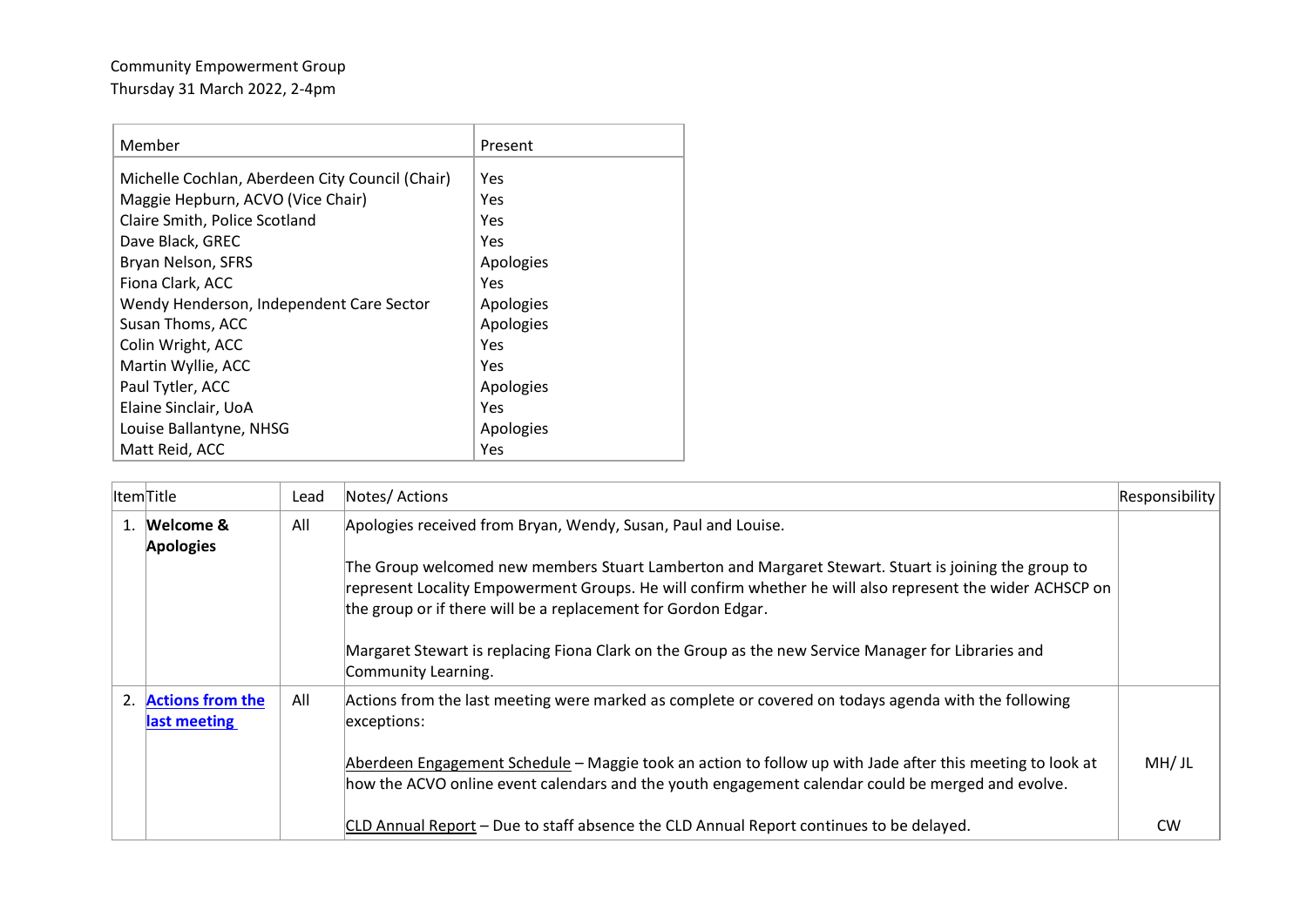| ItemTitle                                                           | Lead   | Notes/Actions                                                                                                                                                                                                                                                                                                                                                                                                                                                                                                                                                                                                                                                                                                                                                                                                                                                                                                                                             | Responsibility |
|---------------------------------------------------------------------|--------|-----------------------------------------------------------------------------------------------------------------------------------------------------------------------------------------------------------------------------------------------------------------------------------------------------------------------------------------------------------------------------------------------------------------------------------------------------------------------------------------------------------------------------------------------------------------------------------------------------------------------------------------------------------------------------------------------------------------------------------------------------------------------------------------------------------------------------------------------------------------------------------------------------------------------------------------------------------|----------------|
|                                                                     |        | Participatory Budgeting - A meeting took place between Susan, Maggie, Louise and Rachel to discuss the<br>potential scope of a workstream around PB. Rachel is currently developing a PB Toolkit for the Council and it<br>there could be an opportunity to develop for a CPP wide audience. Discussions to andy any future work agreed<br>as part of the development of the new Community Empowerment Strategy. Dave suggested it might also be a<br>topic of discussion for a future Community Empowerment Network meeting.                                                                                                                                                                                                                                                                                                                                                                                                                             | MC/MH/DB       |
|                                                                     |        | Strengthening Communities Post - Maggie advised that interviews are being held on Monday and she was<br>hopeful of making an appointment.                                                                                                                                                                                                                                                                                                                                                                                                                                                                                                                                                                                                                                                                                                                                                                                                                 | MH             |
| 3. Community<br><b>Empowerment</b><br><b>Group Overview</b>         | MC.    | Michelle explained that this is a new report for the group which will also go to the CPA Management Group<br>and CPA Board. It was considered by the CPA Management Group on 23 March and was well received. It will<br>also be considered by the CPA Board on 20 April.                                                                                                                                                                                                                                                                                                                                                                                                                                                                                                                                                                                                                                                                                  |                |
| <b>Report</b>                                                       |        | In future a draft of the report will be sent to the Community Empowerment Group for comment/ amendment<br>before being sent to the CPA Management Group. Added risks noted at the meeting today include:<br>• Environment we are working with<br>Ongoing cost of living crisis/ poverty - impacts on capacity to address community empowerment.                                                                                                                                                                                                                                                                                                                                                                                                                                                                                                                                                                                                           | <b>MC</b>      |
| 4. Locality Planning<br>and Update from<br>LEGs/PNPs                |        | Stuart Stuart advised that he is new in post and is overseeing locality planning and the operation of the Locality<br>Empowerment Groups. He is working with Paul Tytler and his team of Public Health Coordinators to ensure the<br>locality plans are being taken forward with communities. At the moment Stuart is taking stock of current<br>arrangements, connecting the dots and reviewing resources and will keep the group abreast on developments.                                                                                                                                                                                                                                                                                                                                                                                                                                                                                               | <b>SL</b>      |
| 5. Revised<br>Community<br>Empowerment<br>Strategy-<br>Presentation | Fiona, | Dave, Michelle gave a presentation on behalf of the Strategy Sub Group on progress to date, outline structure and a<br>Maggie, timeline for the revision of the plan by September 2022.<br>Outline Structure<br>$ \text{Michelle} \overline{\overline{1.}}\overline{\overline{1.}}$ Introduction<br>2. What Is Community Empowerment<br>3. Guiding Principles & Standards - Including new guiding principles for partners, ladder of empowerment to<br>set direction and new commitment to using national community engagement standards<br>4. Where We Are Now – Mapping of CPA arrangements against the ladder of empowerment<br>5. Where We Want to Be - Introduction of a 16 <sup>th</sup> Stretch Outcome for Community Planning Aberdeen<br>6. Monitoring and Evaluation - Embedded in CPA arrangements for current stretch outcomes<br>7. Role of the Community Empowerment Group<br>8. Community Tools & Resources - Dynamic part of the strategy |                |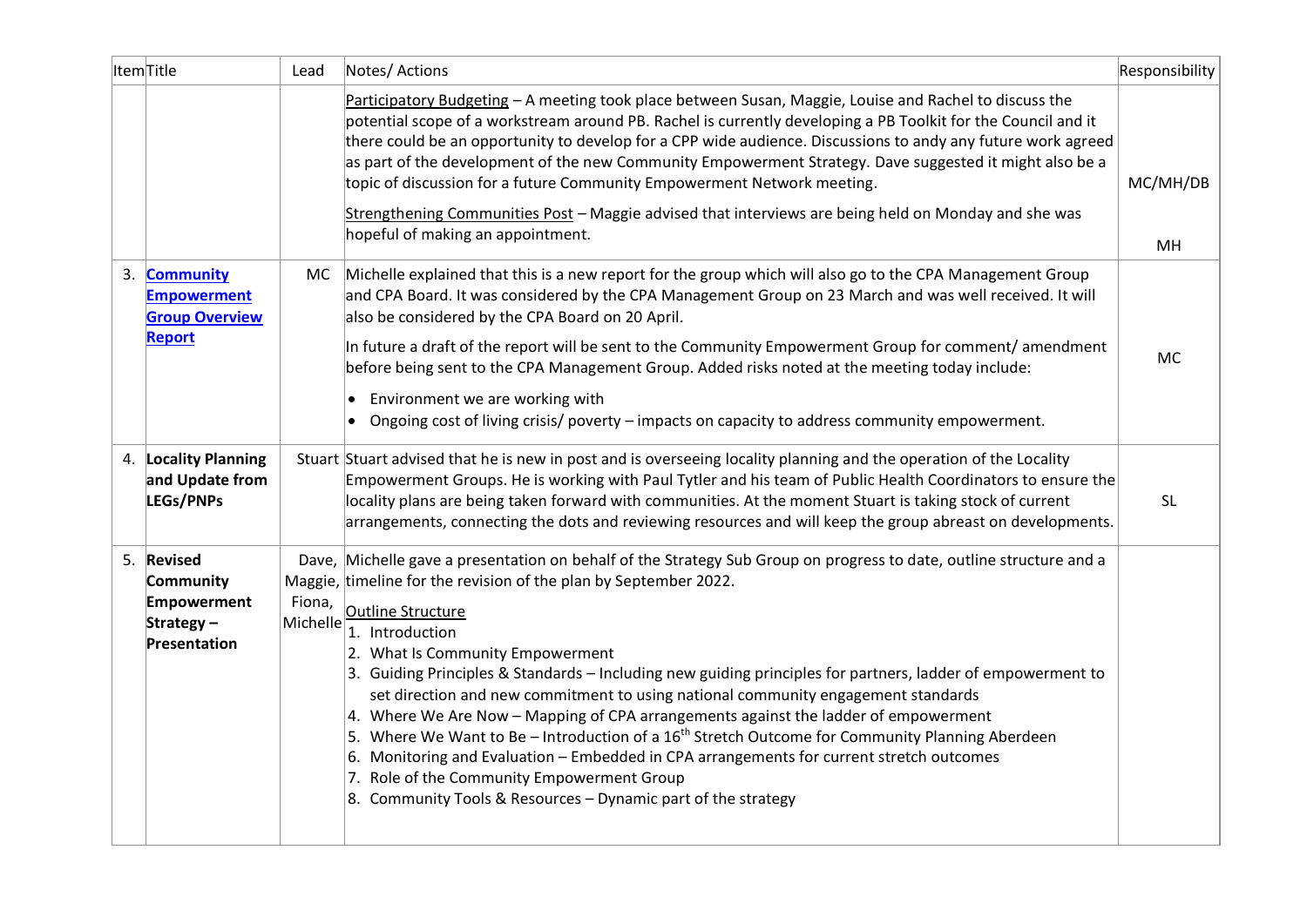| ItemTitle |                                          | Lead                | Notes/ Actions                                                                                                                                                                                                                                                                                                                                      |                                                                                                  |                                                                                                           |                                 |                                           |                         | Responsibility |
|-----------|------------------------------------------|---------------------|-----------------------------------------------------------------------------------------------------------------------------------------------------------------------------------------------------------------------------------------------------------------------------------------------------------------------------------------------------|--------------------------------------------------------------------------------------------------|-----------------------------------------------------------------------------------------------------------|---------------------------------|-------------------------------------------|-------------------------|----------------|
|           |                                          |                     | The Community Empowerment Group is being asked to participate in a series of development exercises and<br>sessions to progress the strategy in line with timeline below.                                                                                                                                                                            |                                                                                                  |                                                                                                           |                                 |                                           |                         |                |
|           |                                          |                     | <b>April</b>                                                                                                                                                                                                                                                                                                                                        | May                                                                                              | June                                                                                                      | July                            | <b>August</b>                             | September               |                |
|           |                                          |                     | • Agree proposed<br>guiding<br>principles<br>• Agree use of<br>community<br>engagement<br>standards<br>• Agree ladder of<br>empowerment<br>and populate<br>with partner<br>examples<br>• Review CPA<br>arrangements<br>for gaps<br>The first exercise is to consider/ agree the proposed principles and standards by the end of April. Members will | • Agree<br>proposed<br>stretch<br>outcome<br>• Explore<br>primary<br>and<br>secondary<br>drivers | • Identify<br>improvement<br>project aims<br>· Identify KPIs<br>for inclusion<br>in outcomes<br>framework | • Consultation<br>on draft plan | $\cdot$ CPA<br>Management<br>Group 26 Oct | • CPA Board -<br>30 Nov |                |
|           |                                          |                     | be sent a teams form to complete of can send comments back by email. The Community Empowerment                                                                                                                                                                                                                                                      |                                                                                                  |                                                                                                           |                                 |                                           |                         |                |
|           |                                          |                     | Strategy is core to the purpose of the Community Empowerment Group and it is essential that all members<br>participate.                                                                                                                                                                                                                             |                                                                                                  |                                                                                                           |                                 | <b>ALL</b>                                |                         |                |
|           |                                          |                     | It was noted at the last meeting Louise would share NHS community engagement framework/objectives.<br>Michelle to follow up.                                                                                                                                                                                                                        |                                                                                                  |                                                                                                           |                                 |                                           |                         | MC/LB          |
|           | 6. Final Report and                      |                     | Michelle, Members received a copy of the <b>Final Report on the Review of Aberdeen City Voice</b> and approved the                                                                                                                                                                                                                                  |                                                                                                  |                                                                                                           |                                 |                                           |                         |                |
|           | <b>Recommendations</b>                   | Anne,               | recommendations for improvement. An improvement plan will now be developed to test and take forward the                                                                                                                                                                                                                                             |                                                                                                  |                                                                                                           |                                 |                                           |                         |                |
|           | on the Review of<br><b>Aberdeen City</b> | <b>Bryan</b><br>and | change ideas within the report. Thanks to Anne, Bryan and Dave for their hard work and commitment in taking<br>forward the review. Panellists and stakeholders involved in the review will receive a link to the full report and                                                                                                                    |                                                                                                  |                                                                                                           |                                 |                                           |                         | AM             |
|           | Voice                                    | Dave                | report summary.                                                                                                                                                                                                                                                                                                                                     |                                                                                                  |                                                                                                           |                                 |                                           |                         |                |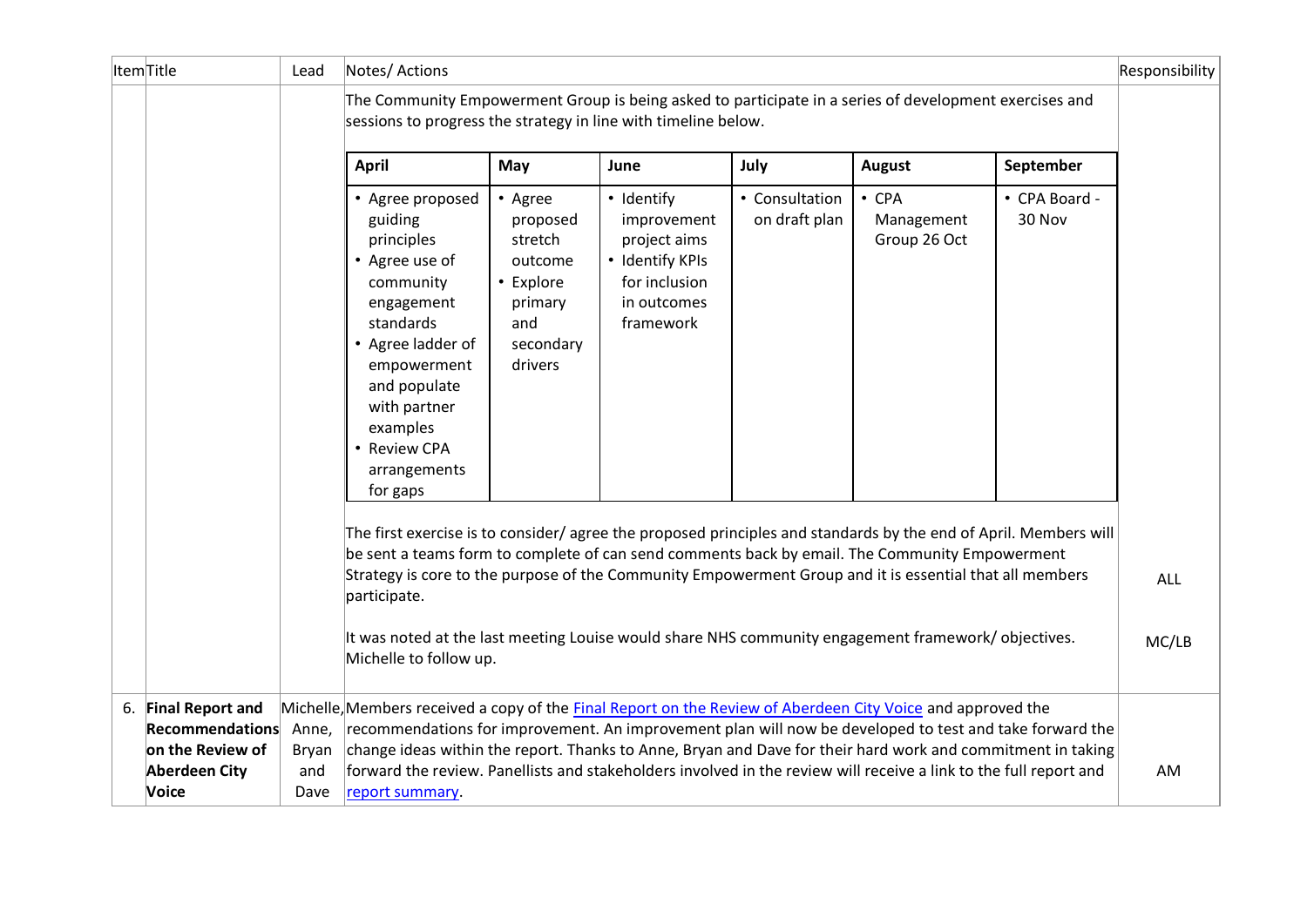| ItemTitle                                                                    | Lead | Notes/ Actions                                                                                                                                                                                                                                                                                                                                                                                                                                                                                                                                                                                                                                                                                                                                                                                                                                                       | Responsibility |
|------------------------------------------------------------------------------|------|----------------------------------------------------------------------------------------------------------------------------------------------------------------------------------------------------------------------------------------------------------------------------------------------------------------------------------------------------------------------------------------------------------------------------------------------------------------------------------------------------------------------------------------------------------------------------------------------------------------------------------------------------------------------------------------------------------------------------------------------------------------------------------------------------------------------------------------------------------------------|----------------|
| 7. Community<br><b>Empowerment</b><br>Network<br>Programme, 28<br>April 2022 | and  | Michelle Michelle advised that since the draft programme Lauren has suggested a change to one of the workshops from<br>community connectors to 'How to connect communities with locality planning?'. Maggie also requested a<br>Maggie further change to Claire Shaws workshop. With these changes in mind the Community Empowerment Group<br>was asked to approve the programme and help cascade to attract more people along. Members should look<br>look out for communications via email and social media. Also look out for updates on the Community<br><b>Empowerment Network page.</b><br>Ideas for this CEN or future events were also discussed and include:<br>Evaluation questionnaire to be shared during the event rather than after<br>Use of Kahoot?<br>BSL on offer as well as other languages<br>How do we do similar sessions with specific groups | MH/MC          |
| 8. AOB                                                                       | All  | Fiona updated the group that there is a HMI National Thematic Review that local authorities are being invited<br>to get involved in. The review team is looking for examples from community development/ capacity building.<br>The group hoped that the evidence provided as part of the last HMI visit could go towards this but Fiona felt<br>that they were looking for direct engagement. The timing is not great due to other pressures on the CLD team.<br>The group agreed to support the CLD team with whatever position they decided to take.                                                                                                                                                                                                                                                                                                               | <b>FC</b>      |
|                                                                              |      | Michelle suggested the group have an in person meeting and perhaps also go for lunch after July when<br>Michelle returns for leave. Groups members thought this would be a good idea. Michelle to arrange.                                                                                                                                                                                                                                                                                                                                                                                                                                                                                                                                                                                                                                                           | <b>MC</b>      |
|                                                                              |      | Claire updated the group that she is still getting up to speed with the new role on this group but keen to<br>participate and asked members to bear with her. All members supportive and happy to have a chat with Claire<br>if helpful.                                                                                                                                                                                                                                                                                                                                                                                                                                                                                                                                                                                                                             | <b>CS</b>      |
|                                                                              |      | Martin provided an update on progress with the Health Determinants Research Collaborative bid. The<br>successful bid will require Patient and Public Engagement. Members suggested Civic Forum and Community<br>Reps on the IJB. Martin noted suggestions and advised that this group and the wider network have a key role<br>to feeding in too and will keep the group updated as the bid progresses.                                                                                                                                                                                                                                                                                                                                                                                                                                                              | <b>MW</b>      |
| 9. 2022 Meetings<br>28 April – Network<br>26 May<br>30 June                  | All  |                                                                                                                                                                                                                                                                                                                                                                                                                                                                                                                                                                                                                                                                                                                                                                                                                                                                      |                |